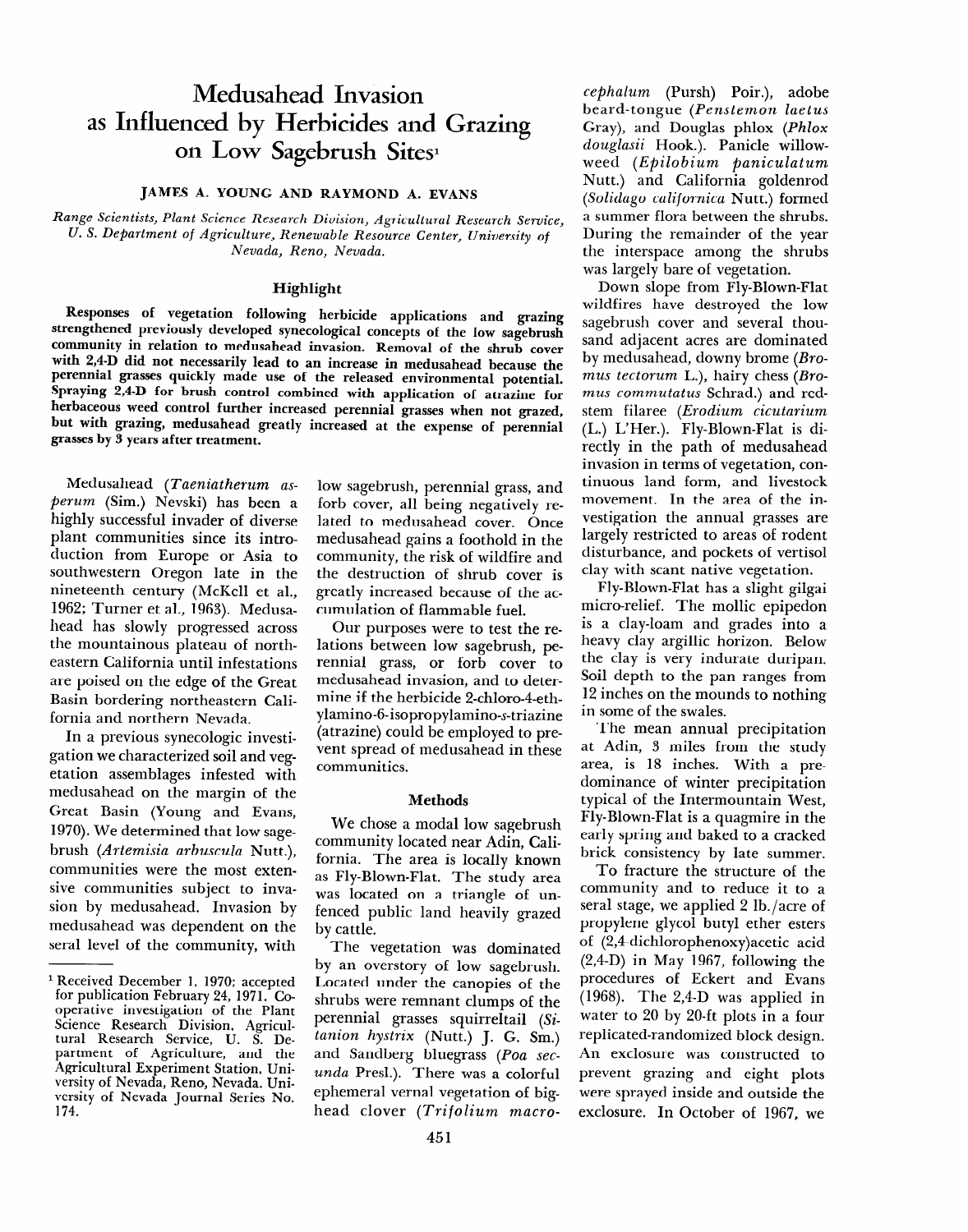**Table 1. Yield (lb./acre) and projected herbage cover (%) of a low sagebrush community in relation to grazing and herbicide treatments. Treatments initiated in 1967 and sampled in 1970.a** 

| Treatments          |                           | Projected herbage cover <sup>e</sup> |                 |                  |                    |
|---------------------|---------------------------|--------------------------------------|-----------------|------------------|--------------------|
|                     | <b>Yield</b> <sup>b</sup> | Perennial<br>grass                   | Annual<br>grass | Low<br>sagebrush | Perennial<br>forbs |
| Grazed              |                           |                                      |                 |                  |                    |
| Control             | 300d                      | 4b                                   | 3b              | 25a              | 9а                 |
| $2.4-D$             | 700c                      | 11a                                  | 4b              | Th               | 3a                 |
| 2,4-D plus atrazine | 820b                      | 3 <sub>b</sub>                       | 25a             | $\boldsymbol{0}$ | 1a                 |
| Nongrazed           |                           |                                      |                 |                  |                    |
| Control             | 480d                      | 4b                                   | 4b              | 23a              | 5a                 |
| $2.4-D$             | 980a                      | 17a                                  | Tb              | Th               | 8a                 |
| 2,4-D plus atrazine | 960a                      | 15a                                  | Тb              | 3b               | 3a                 |

u **Means followed by the same letter are not significantly different at 0.05 probability level as determined by Duncan's Multiple Range Test. All comparisons made vertically.** 

**b Dry matter from previous years production was not separated from perennial grass clumps during clipping. This is reflected in the relatively high production for this site.** 

 $c T =$  less than 1% cover.

sprayed four inside and four plots outside the exclosure with 1 lb./ acre of atrazine. The treatments were applied in 10 gal/acre of water. The same treatments were established in May and October of 1968 and 1969.

Each year (1967 through 1970), at maturity of the annual grasses, we clipped a l-meter-square plot in each treatment. The projected herbage cover of the component herbaceous vegetation was estimated on each of these plots before clipping. Low sagebrush cover was estimated on the entire treatment area. The herbaceous vegetation was frequently sampled by using the steppoint method of Evans and Love (1957).

#### **Results**

The application of the herbicides and the initiation of the grazing treatments in 1967 induced a series of changes in the low sagebrush community. A comparison of these changes that have occurred by 1970 are presented. We suppressed succession with some of the treatments and they have and probably will continue to respond dynamically. The treatments initiated in 1968 and 1969 have induced the same pattern of changes in the community. In the interest of brevity we will present only the data with the longest time base.

The 2,4-D treatment in 1967, and all subsequent years, was almost completely effective in destroying the low sagebrush cover (Table 1). Cover of perennial grasses increased on all treatments where low sagebrush was removed except for grazed plots receiving the atrazine treatment. In 1970, on plots treated with 2,4-D and atrazine in 1967 and subsequently heavily grazed, the cover of annual grasses had increased. Change in the cover of perennial forbs was small and not statistically significant.

Removal of low sagebrush and protection from grazing resulted in about a three-fold increase in herbage yield over that obtained on the unsprayed and grazed area (Table 1). Production was the same on nongrazed 2,4-D treated plots whether atrazine was applied or not. Herbage yield of grazed plots where atrazine and 2,4-D were applied was markedly higher than the yield obtained from the 2,4-D treated and grazed treatments. Three years of non-use did not significantly increase herbage production on control treatments where the low sagebrush was not destroyed by 2,4-D.

Much of the herbage yield of the grazed plots treated with 2,4-D and atrazine was composed of medusahead. The frequency as well as yield and cover of annual grasses, was markedly higher on these treatments (Table 2). On the nongrazed-2,4-D-treated and 2,4-D and atrazinetreated plots, the frequency of annual grasses was much lower than on control plots.

The frequency of squirreltail increased on all plots where the low sagebrush cover was removed (Table 2). Atrazine treatments did not alter this increase in either the grazed or nongrazed condition. Squirrel tail did not significantly increase in frequency with 3 years of non-use with an intact cover of low sagebrush. In contrast, Sandberg bluegrass markedly increased in frequency under these conditions. The

**Table 2. Species composition (%) based on frequency for a low sagebrush community in relation to herbicide and grazing treatments initiated in 1967 and sampled in 1970.a** 

| Treatments                | Squirrel-<br>tail | Sandberg<br>bluegrass | Annual<br>grasses | Panicle<br>willowweed | Russian<br>thistle |
|---------------------------|-------------------|-----------------------|-------------------|-----------------------|--------------------|
| Grazed                    |                   |                       |                   |                       |                    |
| Control                   | 7с                | 18c                   | 42 <sub>b</sub>   | 33a                   | 0                  |
| $2.4-D$                   | 30 <sub>b</sub>   | 41a                   | 25c               | 13bcd                 | $\bf{0}$           |
| $2,4$ -D<br>plus atrazine | 30 <sub>b</sub>   | 4d                    | 56a               | 3d                    | 7                  |
| Nongrazed                 |                   |                       |                   |                       |                    |
| Control                   | 11c               | 47a                   | 24c               | 18bc                  | $\bf{0}$           |
| $2,4$ -D                  | 41a               | 23bc                  | 11d               | 25ab                  | 0                  |
| $2,4$ -D<br>plus atrazine | 48a               | 31 <sub>b</sub>       | 11d               | 10 <sub>cd</sub>      | 0                  |

<sup>a</sup> Means followed by the same letter are not significantly different at the 0.05 probability **level as determined by Duncan's Range Test. All comparisons are made vertically.**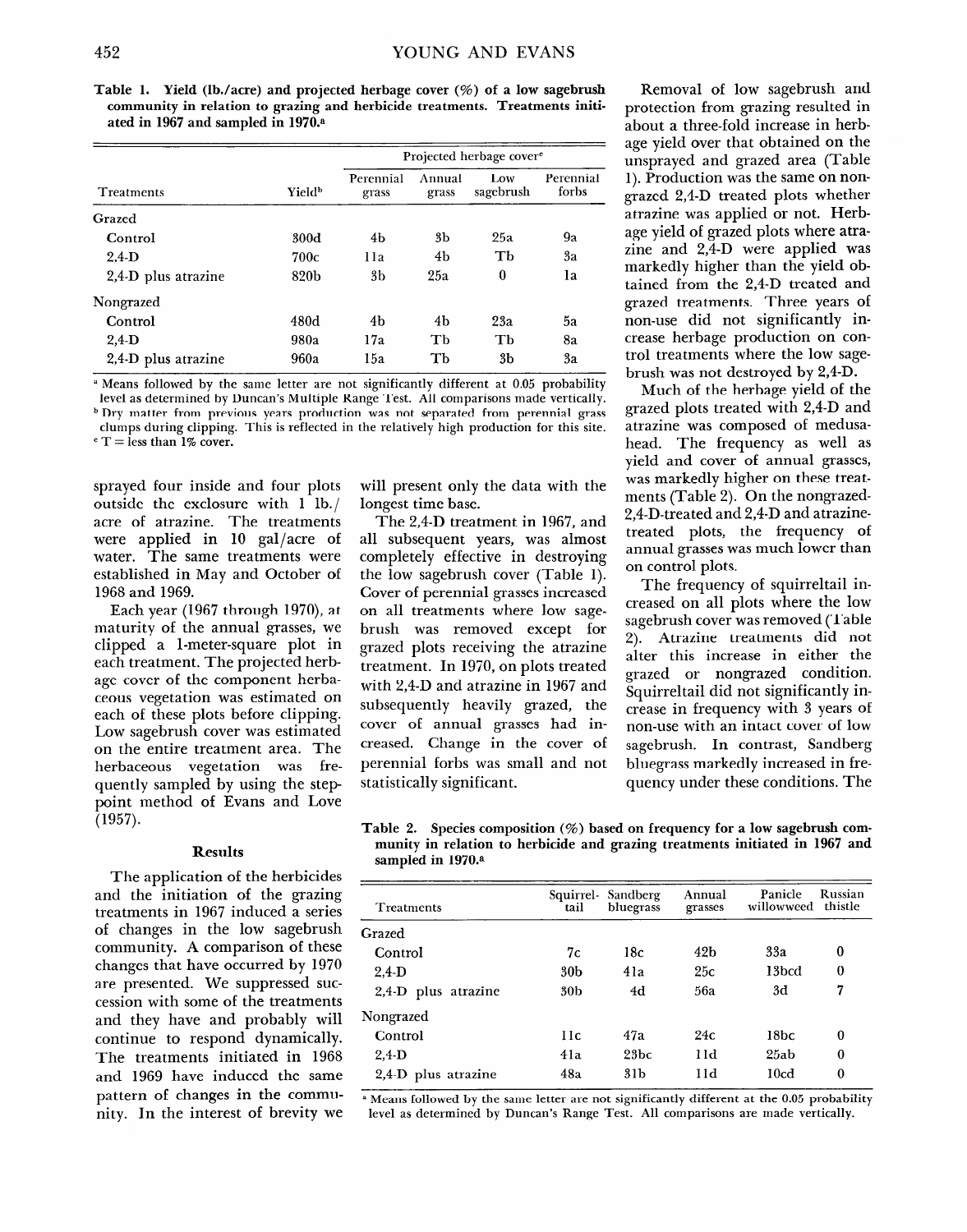### **MEDUSAHEAD INVASION 453**



. 1. Responses of perennial grass and medusahead cover for the period from 1967-1970 to applications of 2,4-D and atrazine in 1967.

application of 1 lb./acre of atrazine to plots previously receiving an application of 2,4-D most reduced the frequency of Sandberg bluegrass if the treated area was grazed.

The grazed 2,4-D and atrazine treatment also most reduced the frequency of panicle willowweed, the major component of perennial forb cover (Table 2). This was the only treatment where the seral status of the community was sufficiently suppressed to allow the establishment of Russian thistle *(Salsola kali* **L.**  var. *tenuifolia* Tausch.).

The grazing exclosure was constructed in May, 1967 at the time of the initial 2,4-D treatments. By the time the atrazine was applied in October, the perennial grasses had completed reproduction without grazing while outside the exclosure the grasses were heavily grazed. During the growing season of 1968, the atrazine treated areas, both grazed and ungrazed, were completely free of annual vegetation (Fig. 1). Perennial grasses in the grazed treatments developed severe symptoms of atrazine injury. The typical chlorosis of leaves was espeTable 3. Relation of medusahead cover to low sagebrush, perennial grass, and perennial forb cover based **on a previous synecological studya and manipulation of the community with herbicides.** 

|                              | Medusahead cover <sup>b</sup> |       |           |  |
|------------------------------|-------------------------------|-------|-----------|--|
|                              | r                             | a     | b         |  |
| Low sagebrush cover          |                               |       |           |  |
| Previous synecological study | $-0.80**$                     | 24.38 | $-0.2714$ |  |
| This investigation           | $-0.79$ **                    | 21.23 | $-0.2431$ |  |
| Perennial grass cover        |                               |       |           |  |
| Previous synecological study | $-0.68**$                     | 21.33 | $-0.2237$ |  |
| This investigation           | $-0.54**$                     | 12.91 | $-0.7472$ |  |
| Native forb cover            |                               |       |           |  |
| Previous synecological study | $-0.62**$                     | 13.37 | $-0.1135$ |  |
| This investigation           | $-0.51**$                     | 5.34  | $-0.1587$ |  |

p Previous investigation involved 65 stands extending 100 miles north and south of the present study site (Young and Evans, 1970).

 $\mathbf{b}$  r is the correlation coefficient; a is the y intercept; and b is the regression coefficient. Symbols: \*\* and \* indicate significance at the 0.01 and 0.05 levels of probability, respectively.

cially evident on Sandberg bluegrass plants growing in swale areas where soil depth to the indurate pan was at a minimum. The grazed, atrazine-treated perennials failed to reproduce in 1968. Symptoms of atrazine injury were hardly evident in perennial grasses on the nongrazed treatments and caryopses production was heavy.

In 1969, following the year of atrazine activity, medusahead greatly increased on grazed plots, but only an occasional plant of this species was found in the nongrazed plots (Fig. 1). Total perennial grass cover remained relatively stable on the grazed plots following the year of atrazine activity. However, frequency sampling indicated that Sandberg bluegrass was replaced by squirreltail on these plots. In contrast, following the year of atrazine activity, perennial grass cover greatly increased on the nongrazed plots.

There is close agreement between the correlation coefficients and partial regression equations for the relation between low sagebrush cover and medusahead cover developed by our previous synecological investigation and by this artificially manipulated community (Table 3). Similar trends are also apparent for

the relation between perennial grass or forb cover and medusahead cover. For the two latter characteristics the mean cover for Fly-Blown-Flat was lower than the means obtained from the extensive synecological study.

#### Summary and Discussion

As long as the shrub cover remains, low sagebrush communities are relatively resistant to invasion by medusahead. Removal of the shrub cover with 2,4-D does not necessarily lead to an increase in medusahead if the perennial grasses quickly make use of the released environmental potential. In this study, the perennial grasses suppressed any marked increase in medusahead even when continuous heavy grazing followed removal of the brush.

Applications of 1 lb./acre of atrazine eliminated all annual vegetation the year following application. On heavily grazed plots treated with 2,4-D and atrazine, there was severe injury to the native perennial grasses followed by an increase of medusahead. In contrast, on nongrazed plots, the atrazine treatment significantly increased perennial grasses, with only an occasional medusahead plant present.